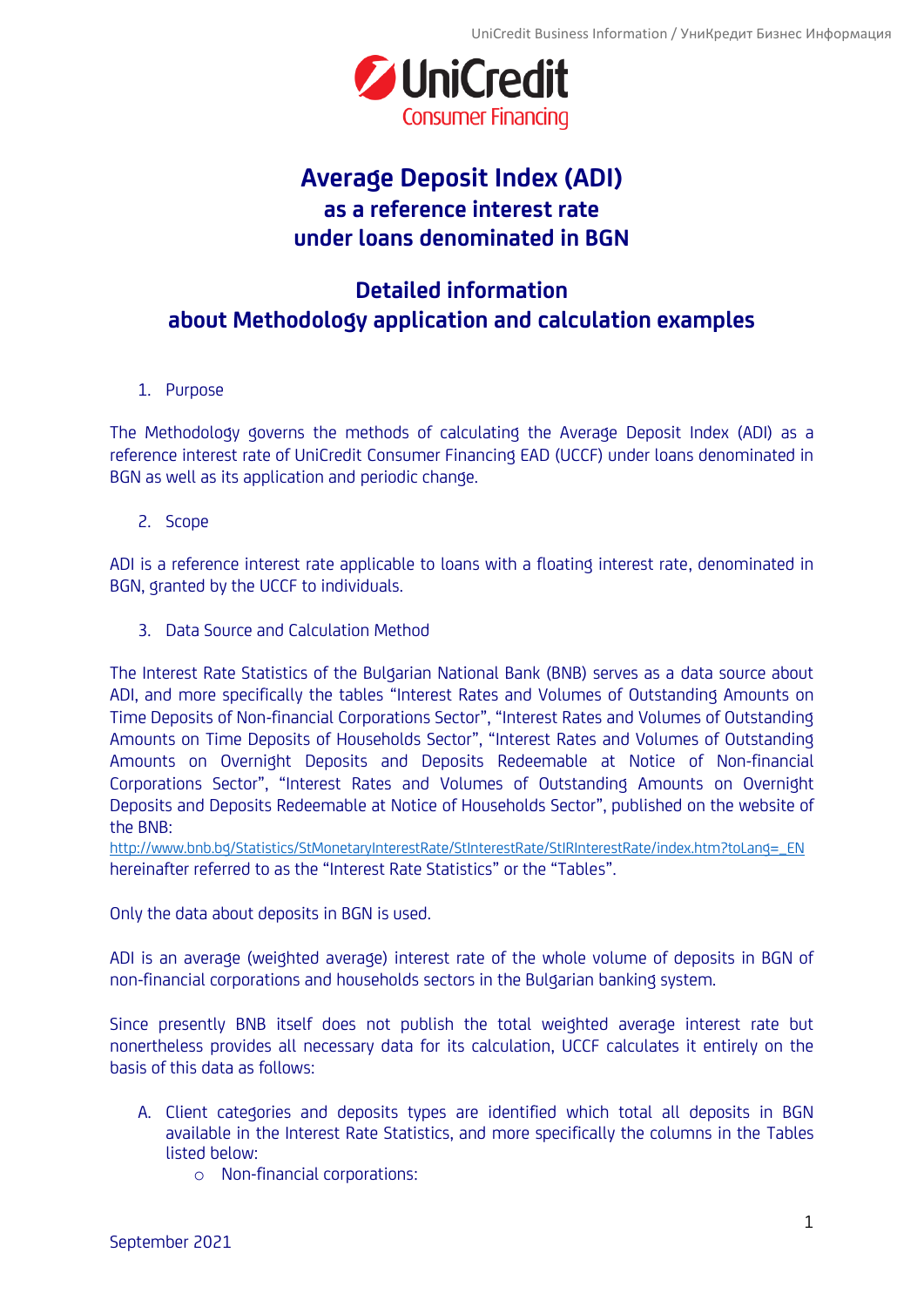

- Overnight deposits in BGN;
- **Time deposits in BGN over 1 day up to 2 years;**
- **Time deposits in BGN over 2 years:**
- Deposits redeemable at notice in BGN up to 3 months;
- Deposits redeemable at notice in BGN over 3 months;
- o Households:
	- **•** Overnight deposits in BGN;
	- Time deposits in BGN over 1 day up to 2 years:
	- **Time deposits in BGN over 2 years;**
	- Deposits redeemable at notice in BGN up to 3 months;
	- **Deposits redeemable at notice in BGN over 3 months;**
- o In order to avoid any misunderstanding it shall be noted that the current Tables contains other categories of time deposits as well (over 1 day up to 1 month, over 1 month up to 3 months, over 3 months up to 6 months, over 6 months up to 12 months and over 1 year up to 2 years), but they shall be ignored for the purposes of the calculation, since they are presented in aggregate under the "time deposits in BGN over 1 day up to 2 years" category.
- B. The two columns of the Tables corresponding to an annual effective interest rate and volumes (in million BGN) for the respective (one and the same) month are identified. The first column contains the values to be averaged, and the second – the weights of each value.
- C. For each of the categories (columns) under item A the two values from the columns under item B shall be multiplied, i.e. the annual effective interest rate by the volume, in million BGN, representing its weight.
- D. The products in item C shall be summed up.
- E. Separately, only the weights (volumes in million BGN) shall be summed up for each of the categories (columns) under item A.
- F. The result in item D shall be divided by the result in item E.
- G. The result in item F shall be rounded to the second digit after the decimal point.

In brief, the following formula shall be applied:

 $\sum_{i}^{n}$ (AEIR<sub>i</sub> ×  $W_i$ )  $\overline{\sum W_i}$ 

where:

- AEIR is the annual effective interest rate;
- W is the respective volume which represents the weight;
- i is the clients category, type of deposits, respectively, listed in item A;
- n is the finite number of the clients categories and type of deposits respectively, listed in item A.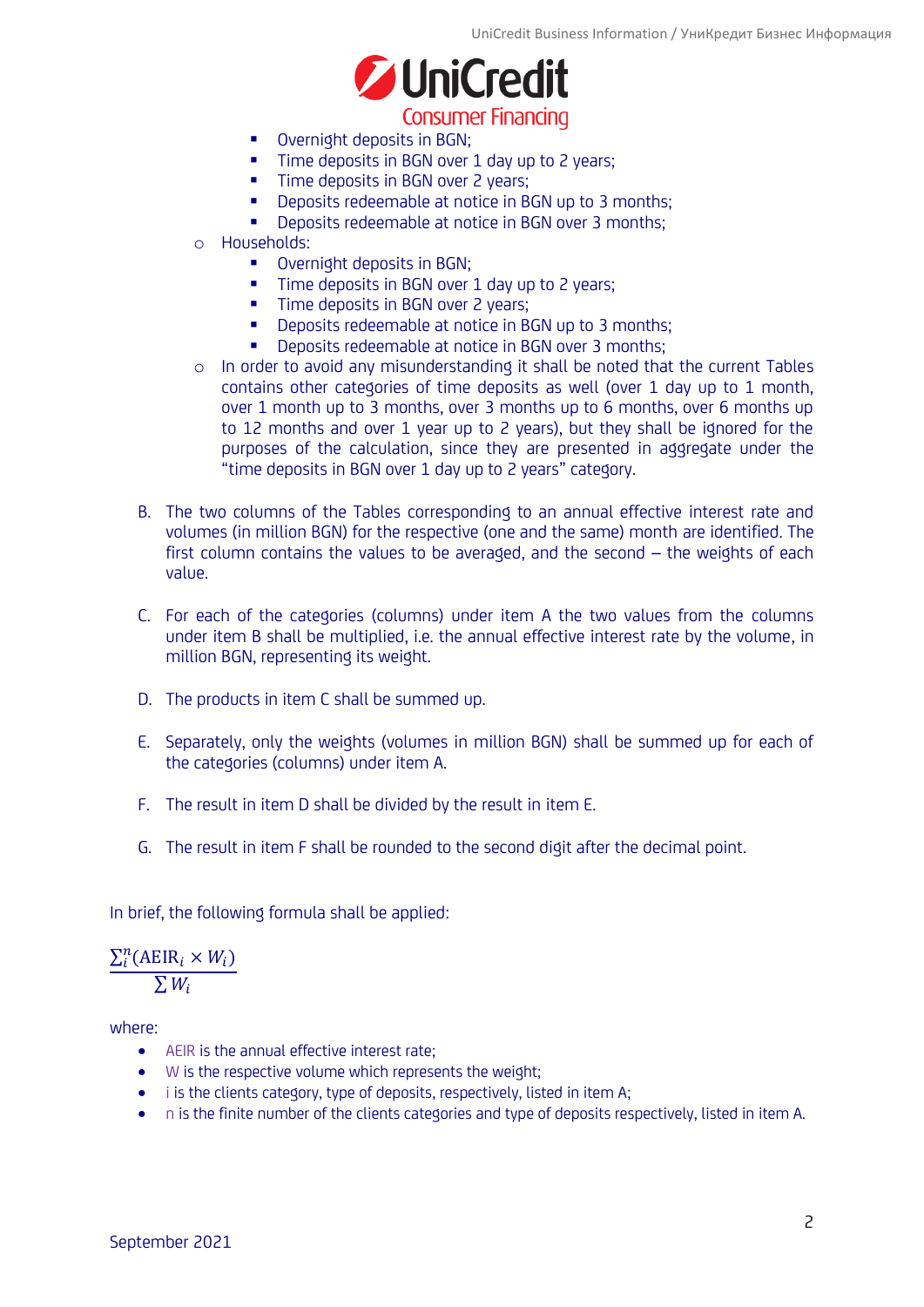

## Below is an example of calculation of ADI value as of July 2021:

| INTEREST RATES AND VOLUMES OF OUTSTANDING AMOUNTS ON<br>OVERNIGHT DEPOSITS AND DEPOSITS REDEEMABLE AT NOTICE OF NON-<br><b>FINANCIAL CORPORATIONS SECTOR</b> |                                                                  |                |               |                              |                               |               |  | INTEREST RATES AND VOLUMES OF OUTSTANDING AMOUNTS ON OVERNIGHT<br>DEPOSITS AND DEPOSITS REDEEMABLE AT NOTICE OF HOUSEHOLDS<br><b>SECTOR</b> |                                                                  |                |                              |                               |                |                  |
|--------------------------------------------------------------------------------------------------------------------------------------------------------------|------------------------------------------------------------------|----------------|---------------|------------------------------|-------------------------------|---------------|--|---------------------------------------------------------------------------------------------------------------------------------------------|------------------------------------------------------------------|----------------|------------------------------|-------------------------------|----------------|------------------|
|                                                                                                                                                              | Annual effective interest rate<br><b>Volumes in millions BGN</b> |                |               |                              |                               |               |  |                                                                                                                                             | Annual effective interest rate<br><b>Volumes in millions BGN</b> |                |                              |                               |                |                  |
|                                                                                                                                                              | Overnight<br>Deposits redeemable at notice<br><b>Deposits</b>    |                |               | Overnight<br><b>Deposits</b> | Deposits redeemable at notice |               |  | Overnight<br><b>Deposits</b>                                                                                                                | Deposits redeemable at notice                                    |                | Overnight<br><b>Deposits</b> | Deposits redeemable at notice |                |                  |
|                                                                                                                                                              | in BGN                                                           |                |               |                              | in BGN                        |               |  |                                                                                                                                             |                                                                  | in BGN         |                              |                               | in BGN         |                  |
|                                                                                                                                                              | in BGN                                                           | up to 3 months | over 3 months | in BGN                       | up to 3<br>months             | over 3 months |  |                                                                                                                                             | in BGN                                                           | up to 3 months | over 3<br>months             | in BGN                        | up to 3 months | over 3<br>months |
| 06.2021                                                                                                                                                      | 0.00                                                             |                |               | 16740.9                      |                               |               |  | 06.202                                                                                                                                      | 0.00                                                             | 0.24           |                              | 27260.8                       | 322.7          |                  |
| 07.2021                                                                                                                                                      | 0.00                                                             |                |               | 17370.7                      |                               |               |  | 07.2021                                                                                                                                     | 0.00                                                             | 0.17           |                              | 27573.7                       | 321.3          |                  |

|         | INTEREST RATES AND VOLUMES OF OUTSTANDING AMOUNTS ON TIME DEPOSITS OF NON-FINANCIAL CORPORATIONS SECTOR |                             |                          |                                |                           |                                 |                                |       |                               |                          |                                       |           |                      |                 |  |  |  |
|---------|---------------------------------------------------------------------------------------------------------|-----------------------------|--------------------------|--------------------------------|---------------------------|---------------------------------|--------------------------------|-------|-------------------------------|--------------------------|---------------------------------------|-----------|----------------------|-----------------|--|--|--|
|         |                                                                                                         |                             |                          | Annual effective interest rate |                           |                                 | <b>Volumes in millions BGN</b> |       |                               |                          |                                       |           |                      |                 |  |  |  |
|         | in BGN                                                                                                  |                             |                          |                                |                           |                                 |                                |       |                               | in BGN                   |                                       |           |                      |                 |  |  |  |
|         | over 1 day up to 2 years                                                                                |                             |                          |                                |                           |                                 |                                |       | over 1 day up to 2 years      |                          |                                       |           |                      |                 |  |  |  |
|         |                                                                                                         | over 1 day up<br>to 1 month | over 1 up to 3<br>months | 6 months                       | over 3 up to over 6 up to | 12 Months over 1 up to 2 years! | over 2<br>years                |       | over 1 day<br>up to'<br>month | over 1 up to 3<br>months | over 3 up to over 6 up to<br>6 months | 12 months | over 1 up to 2 years | over 2<br>years |  |  |  |
| 06.2021 | 0.04                                                                                                    | $-0.05$                     | 0.03                     | 0.01                           | 0.08                      | 0.11                            | 0.70                           | 997.6 | 198.5                         | 68.5                     | 205.8                                 | 439.5     | 85.2                 | 57.0            |  |  |  |
| 07.2021 | 0.04                                                                                                    | $-0.04$                     | 0.02                     | 0.01                           | 0.07                      | 0.08                            | 0.69                           | 923.0 | 176.1                         | 68.6                     | 169.4                                 | 427.1     | 81.8                 | 57.0            |  |  |  |

|         | INTEREST RATES AND VOLUMES OF OUTSTANDING AMOUNTS ON TIME DEPOSITS OF HOUSEHOLDS SECTOR |                                                                                         |        |                                |           |                 |                                |                            |         |                      |          |           |       |       |  |  |
|---------|-----------------------------------------------------------------------------------------|-----------------------------------------------------------------------------------------|--------|--------------------------------|-----------|-----------------|--------------------------------|----------------------------|---------|----------------------|----------|-----------|-------|-------|--|--|
|         |                                                                                         |                                                                                         |        | Annual effective interest rate |           |                 | <b>Volumes in millions BGN</b> |                            |         |                      |          |           |       |       |  |  |
|         | in BGN                                                                                  |                                                                                         |        |                                |           |                 |                                |                            | in BGN  |                      |          |           |       |       |  |  |
|         | over 1 day up to 2 years                                                                |                                                                                         |        |                                |           |                 | over <sub>2</sub>              | over 1 day up to 2 years   |         | over 2               |          |           |       |       |  |  |
|         |                                                                                         | over 3 up to lover 6 up to l<br>over 1 up to 3<br>over 1 day up<br>over 1 up to 2 years |        | vears                          |           | l dav<br>over 1 | over 1 up to 3                 | over 3 up to lover 6 up to |         | over 1 up to 2 years | vears    |           |       |       |  |  |
|         |                                                                                         | to 1 month                                                                              | months | 6 months                       | 12 months |                 |                                |                            | up to 1 | months               | 6 months | 12 months |       |       |  |  |
| 06.2021 | 0.08                                                                                    | 0.00                                                                                    | 0.01   | 0.04                           | 0.131     | 0.32            | 0.76                           | 11871.7                    | 3091.4  | 1310.0               | 1692.0   | 5077.2    | 701.1 | 715.2 |  |  |
| 07.2021 | 0.08                                                                                    | 0.00                                                                                    | 0.01   | 0.04                           | 0.121     | 0.31            |                                | 1678.4                     | 2986.1  | 1334.2               | 1656.4   | 5011.9    | 689.9 | 707.2 |  |  |

**Example:** As of July 2021, the values to be averaged are in the yellow cells, and their respective weights - in the blue cells. The calculation is the following:

 $=(0 * 17370.7 + 0 * 27573.7 + 0.17 * 321.3 + 0.04 * 923.0 + 0.69 * 57 + 0.08 * 11678.4 + 0.73 * 707.2) /$ 

(17370.7+ 27573.7 + 321.3 + 923 + 57 + 11678.4 + 707.2)

The weighted average value shall be rounded to the second digit after the decimal point and the resulting value of the index is 0.03 (in %).

Note: The numbers in the above example correspond to the visual representation in the table. However, the actual values in the yellow cells are not rounded to the second digit after the decimal point and those in the blue cells are not rounded to the first digit after the decimal point.

In the process of calculating ADI value, as described above, UCCF does not exercise own discretion, but only applies the generally adopted formula for calculation of weighted average value to statistical data published by the BNB.

In case that at any future time the BNB changes the format of data of the Interest Rate Statistics with regard to the categories of the clients and/or the types of the deposits, UCCF shall adjust the calculations to the new format so as to always ensure that the final result will be an accurately and consistently calculated average interest rate on the whole volume of the deposits in BGN of non-financial corporations and households sectors in the Bulgarian banking system.

In case that at any future time the BNB itself starts calculating and publishing a weighted average interest rate covering the whole volume of the deposits in BGN of non-financial corporations and households sectors, UCCF shall proceed to its direct use by rounding it to the second digit after the decimal point, if necessary.